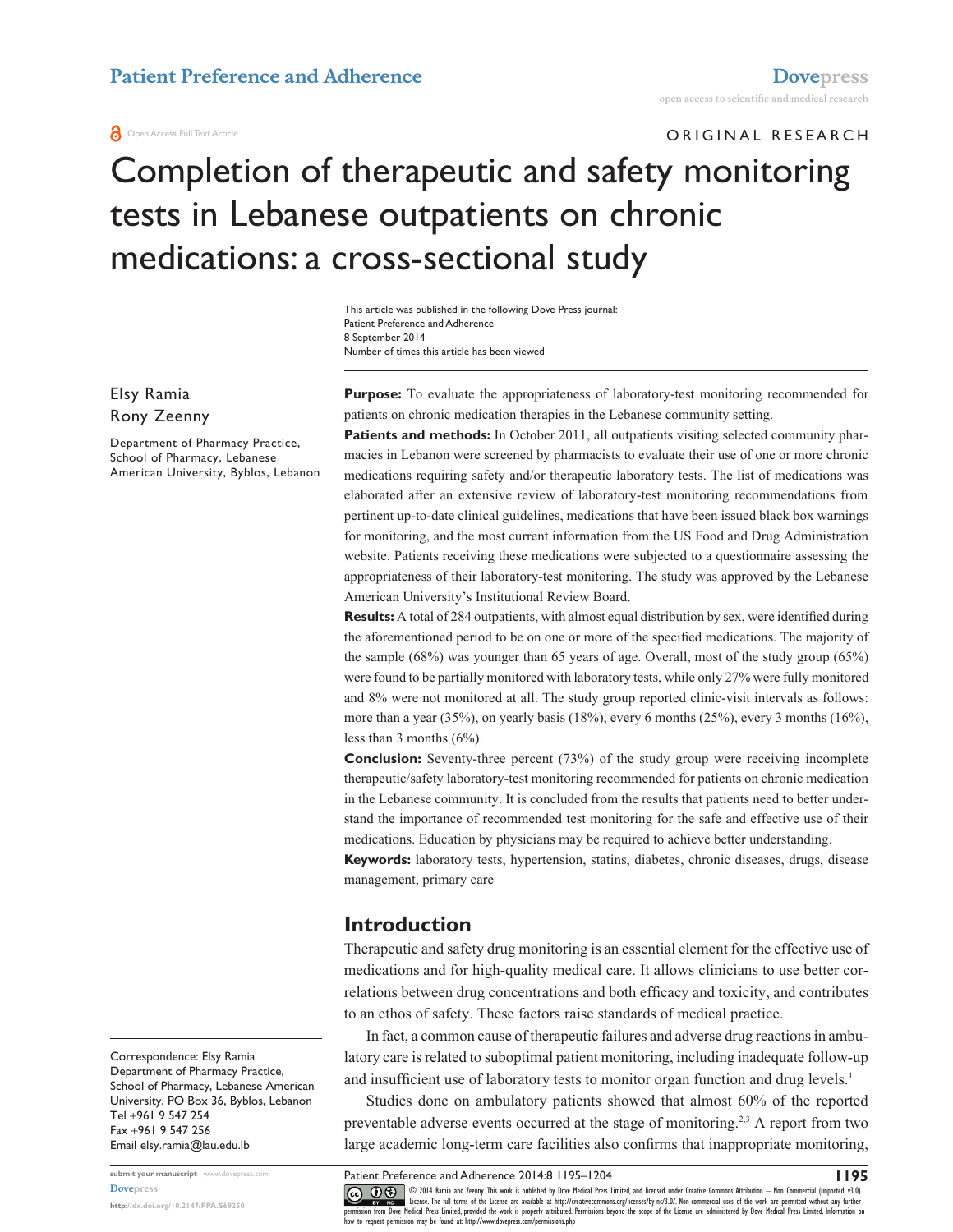in addition to inappropriate prescribing, are the most common errors in preventable adverse drug events, whereas errors in dispensing and administration are less commonly identified.<sup>4</sup> Additionally, studies have shown a gap between guideline recommendations and actual frequency of baseline medication laboratory-test monitoring.<sup>5</sup>

Furthermore, the Institute of Medicine report, *To Err is Human: Building a Safer Health System,* has categorized medical error based on diagnostic, treatment, prevention, and other types of errors.<sup>6</sup> Specifically, failure to employ indicated tests, to act on their results, or to follow-up were considered to be medical errors.

Total annual costs of medical errors resulting in injury are estimated to be between \$17 billion and \$29 billion per year.6 Over one-half of these expenditures are for direct health care costs, such as longer stay or treatment. Thus, the health and economic burden of medication errors, adverse drug reactions, and therapy failures occurring throughout the health care continuum remain significant.<sup>7</sup>

In summary, the indications for carrying out therapeutic/ safety drug monitoring are limited not only to avoiding toxicity of chronic medications, but also to monitoring patient compliance, adjusting drug dose to the patients' individual need, assessing the control of the disease, and monitoring and detecting drug interactions.

## Aim of the study

There is a dearth of literature that assessed the completion of therapeutic/safety monitoring tests of chronic medications in the Middle East and North Africa region, and particularly in the Lebanese community. Thus, the primary objective of this study was to evaluate the completion of therapeutic/safety monitoring tests recommended for patients on chronic medication therapies in the Lebanese community setting.

## Ethical approval

The study was approved by the Lebanese American University's Institutional Review Board. A written informed consent was not needed for this type of protocol approval; however, every participant gave his/her oral informed consent when approached prior to collection of information. The purpose of the study was elucidated to all patients for their approval before participation.

## **Methods** Study setting

The study was conducted in two community pharmacies affiliated with the School of Pharmacy at the Lebanese

American University, located in the Beirut area. Pharmacies were selected on the basis of their ability to attract sufficient numbers and variety of patients, a good record of professionalism and care toward patients, and their ability to protect patient privacy and confidentiality.

## Medication selection

The study group developed a list of chronic medications requiring therapeutic/safety monitoring parameters (Table 1). This list of medications was expanded after an extensive review of monitoring recommendations from respective up-to-date clinical guidelines, lists of medications that have been issued black box warnings for monitoring, and the most current information, at the time, from the US Food and Drug Administration (FDA) website. $8-26$ 

The medications that required therapeutic/safety monitoring tests included: acenocoumarol, amiodarone, antiepileptics (carbamazepine, phenytoin, and valproic acid), oral antidiabetics, oral antifungals, antihypertensives, bisphosphonates, digoxin, immunosuppressants, isotretinoin, lithium, statins, and thyroid replacement therapy.

In a few cases where the frequency of therapeutic/ safety monitoring recommendations was not consistent for a specific medication/class among different authorities, we adopted the longer time interval to assess completion of monitoring tests. For example, the American Society of Hypertension recommends self-monitoring of blood pressure (SMBP) on several days per week for patients in whom antihypertensive medication has been recently started or changed, and less frequently for more-stable patients.14 The New York City Department of Health and Mental Hygiene recommends adjusting monitoring-test frequency to complement patient self-management goals, varying from once a day to once a week.15 Hence, patients were considered completely monitored if they tested their blood pressure (BP) at least once weekly. It is of interest to highlight that warfarin is not available on the Lebanese market. Its use is substituted with acenocoumarol. The monitoring requirement for both is the same.<sup>8,9</sup>

Our study design included only the most commonly prescribed anticonvulsant agents in our community setting and did not expand to all antiepileptics. Along the same lines, the study design did not include antipsychotic medications except for lithium, considering that the majority of patients on such therapy benefit from the Lebanese Ministry of Public Health – National programs and therefore complete all therapeutic/safety monitoring tests recommended. Lithium is not covered under the provision of this program.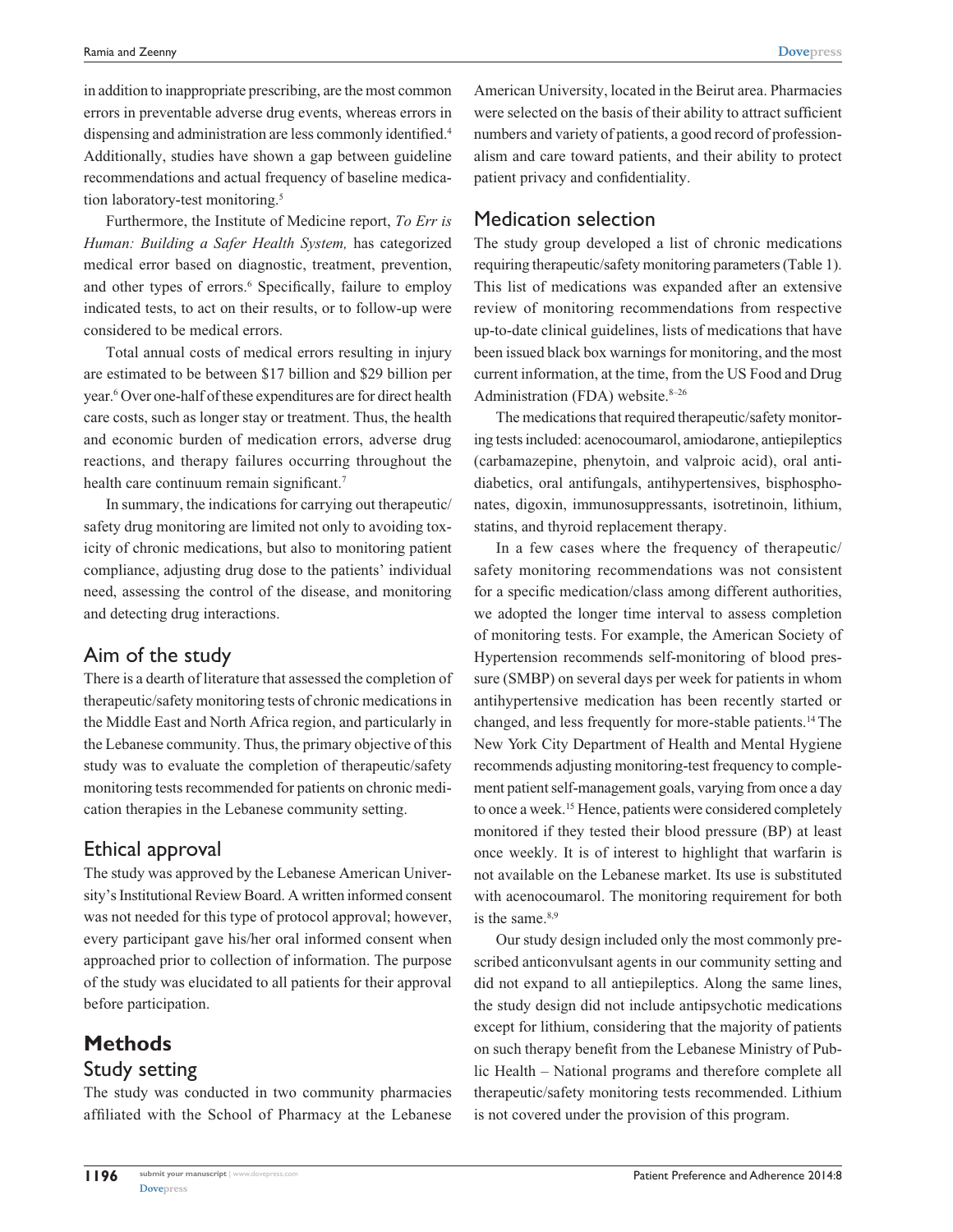| Drug class          | Monitoring<br>laboratory parameter | <b>Frequency</b>                        | <b>Comments</b>                                                        |
|---------------------|------------------------------------|-----------------------------------------|------------------------------------------------------------------------|
| Acenocoumarol       | INR                                | 48 hours after initial dose             | Agence Nationale de Sécurité du                                        |
|                     |                                    | Every 2-4 days until stabilization      | Médicament et des Produits de Santé <sup>8</sup>                       |
|                     |                                    | Every 1 month after stabilization       | Hirsh et al <sup>9</sup>                                               |
| Amiodarone          | Chest radiograph                   | <b>Baseline</b>                         | Siddoway <sup>10</sup>                                                 |
|                     | Ophthalmologic                     | <b>Baseline</b>                         | Goldschlager et al <sup>11</sup>                                       |
|                     | examinations                       |                                         |                                                                        |
|                     | Pulmonary function tests           | <b>Baseline</b>                         |                                                                        |
|                     | LFT                                | <b>Baseline</b>                         |                                                                        |
|                     |                                    | Every 6 months                          |                                                                        |
|                     | TSH                                | <b>Baseline</b>                         |                                                                        |
|                     |                                    | Every 6 months                          |                                                                        |
| Antidiabetics, oral | $HbA_{1c}$                         | <b>Baseline</b>                         | American Diabetes Association <sup>12</sup>                            |
|                     |                                    | Every 3 months for patients not at goal | Glucophage® package insert <sup>13</sup>                               |
|                     |                                    | Every 6 months for patients at goal     |                                                                        |
|                     | Renal function <sup>a</sup>        | <b>Baseline</b>                         |                                                                        |
|                     | SMBG                               | Recommended but not required            |                                                                        |
| Antihypertensives   | <b>SMBP</b>                        | Once weekly, or more frequently         | Pickering <sup>14</sup>                                                |
|                     |                                    |                                         | Bloomberg and Frieden <sup>15</sup>                                    |
| Bisphosphonates     | DXA score                          | <b>Baseline</b>                         | Watts et al <sup>16</sup>                                              |
|                     |                                    | I-2-year interval                       |                                                                        |
| Carbamazepine       | <b>LFT</b>                         | <b>Baseline</b>                         | National Institute for Health and Clinical                             |
|                     |                                    | Every 6 months                          | Excellence <sup>17</sup>                                               |
|                     | <b>CBC</b>                         | <b>Baseline</b>                         | Tegretol <sup>®</sup> package insert <sup>18</sup>                     |
|                     |                                    | Every 6 months                          |                                                                        |
|                     | Urea and electrolytes              | Every 6 months                          |                                                                        |
|                     | Serum drug level                   | Every 6 months                          |                                                                        |
| Cyclosporine        | Renal function                     | <b>Baseline</b>                         | Epocrates <sup>19</sup>                                                |
|                     |                                    | Periodic                                | Sandimmune <sup>®</sup> package insert <sup>20</sup>                   |
|                     |                                    | Periodic                                |                                                                        |
|                     | Serum drug level                   |                                         |                                                                        |
| Digoxin             | Electrolytes                       | Periodic (especially if                 | National Institute for Health and Clinical<br>Excellence <sup>21</sup> |
|                     | SMBG                               | concurrent diuretic)                    |                                                                        |
| Insulin             |                                    | $\geq$ 3 times daily                    | American Diabetes Association <sup>12</sup>                            |
|                     | $HbA_{1c}$                         | <b>Baseline</b>                         |                                                                        |
|                     |                                    | Every 3 months for patients not at goal |                                                                        |
|                     |                                    | Every 6 months for patients at goal     |                                                                        |
| Isotretinoin        | LFT                                | <b>Baseline</b>                         | Goldsmith et al <sup>22</sup>                                          |
|                     |                                    | Periodic                                |                                                                        |
|                     | Lipid panel                        | <b>Baseline</b>                         |                                                                        |
|                     |                                    | Periodic                                |                                                                        |
|                     | Pregnancy test                     | For patients of childbearing potential  |                                                                        |
| Itraconazole        | CBC                                | <b>Baseline</b>                         | Rodgers and Bassler <sup>23</sup>                                      |
|                     |                                    | Every 4–6 weeks                         |                                                                        |
|                     | LFT                                | <b>Baseline</b>                         |                                                                        |
|                     |                                    | Every 4-6 weeks                         |                                                                        |
| Lithium             | Lithium level                      | Every 3 months                          | National Institute for Health and Clinical                             |
|                     | Thyroid function                   | Every 6 months                          | Excellence <sup>17</sup>                                               |
|                     | Renal function                     | Every 6 months                          |                                                                        |
|                     | <b>CBC</b>                         | Only when clinically indicated          |                                                                        |
| Phenytoin           | CBC                                | <b>Baseline</b>                         | Dilantin <sup>®</sup> package insert <sup>24</sup>                     |
|                     |                                    | Periodic                                |                                                                        |
|                     | LFT                                | <b>Baseline</b>                         |                                                                        |
|                     |                                    | Periodic                                |                                                                        |
|                     | Serum drug level                   | If evidence of ineffectiveness, poor    |                                                                        |
|                     |                                    | adherence, or toxicity                  |                                                                        |

#### **Table 1** Drugs and laboratory tests monitoring recommendations

(*Continued*)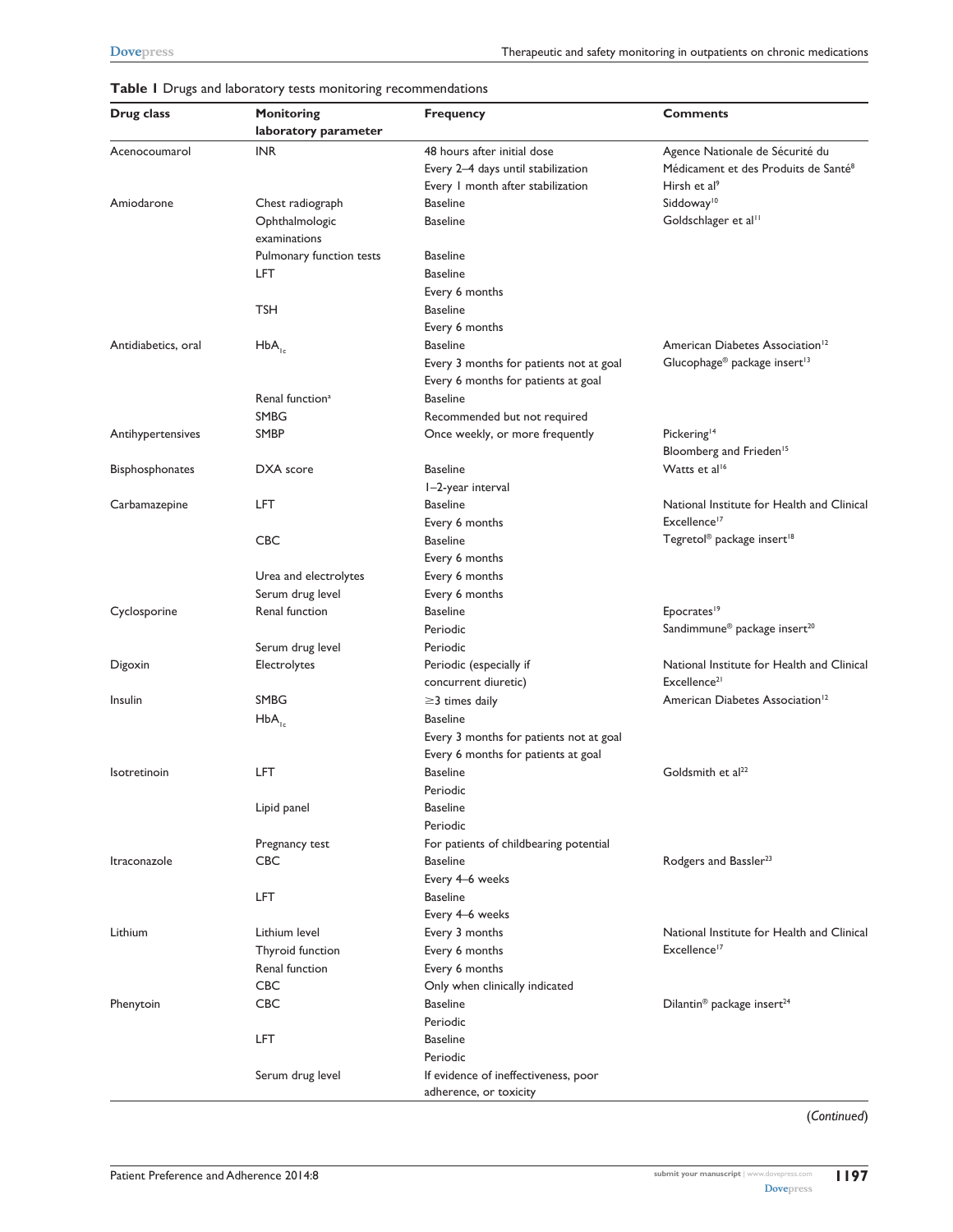#### **Table 1** (*Continued*)

| Drug class          | <b>Monitoring</b>    | <b>Frequency</b>                      | <b>Comments</b>                            |
|---------------------|----------------------|---------------------------------------|--------------------------------------------|
|                     | laboratory parameter |                                       |                                            |
| <b>Statins</b>      | <b>CPK</b>           | <b>Baseline</b>                       | Pasternak et al <sup>25</sup>              |
|                     | <b>LFT</b>           | <b>Baseline</b>                       |                                            |
|                     |                      | At 12 weeks <sup>b</sup>              |                                            |
|                     |                      | Yearlyb                               |                                            |
|                     | Lipid panel          | <b>Baseline</b>                       |                                            |
|                     |                      | Periodic                              |                                            |
| Terbinafine         | <b>CBC</b>           | <b>Baseline</b>                       | Rodgers and Bassler <sup>23</sup>          |
|                     |                      | Every 4-6 weeks                       |                                            |
|                     | LFT                  | <b>Baseline</b>                       |                                            |
|                     |                      | Every 4-6 weeks                       |                                            |
| Thyroid             | TSH/T4               | <b>Baseline</b>                       | Demers and Spencer <sup>26</sup>           |
| replacement therapy |                      | 6-8 weeks after initiation of therapy |                                            |
| (levothyroxine,     |                      | and change of dose                    |                                            |
| triiodothyronine)   |                      | Yearly when stabilized                |                                            |
| Valproic acid       | <b>CBC</b>           | <b>Baseline</b>                       | National Institute for Health and Clinical |
|                     |                      | Every 6 months                        | Excellence <sup>17</sup>                   |
|                     | LFT                  | <b>Baseline</b>                       |                                            |
|                     |                      | Every 6 months                        |                                            |
|                     | Serum drug level     | If evidence of ineffectiveness, poor  |                                            |
|                     |                      | adherence, or toxicity                |                                            |

Notes: <sup>a</sup>Renal function monitoring is only required with metformin therapy and not with all oral antidiabetics. <sup>b</sup>The US Food and Drug Administration revised its labeling information on statins in February 2012 to recommend liver function testing only prior to initiation of statin therapy and to repeat such testing only when clinically indicated, rather than periodically thereafter.

Abbreviations: CBC, complete blood count; CPK, creatine phosphokinase; DXA, dual-energy X-ray absorptiometry; HbA<sub>1c</sub>, glycosylated hemoglobin; INR, international normalized ratio; LFT, liver function tests; SMBG, self-monitoring of blood glucose; SMBP, self-monitoring of blood pressure; T4, thyroxine; TSH, thyroid stimulating hormone.

For reporting purposes, we defined 1) a patient with "Complete Monitoring Tests" (CoMT) as a patient who completed all recommended therapeutic/safety monitoring tests specific to their drug therapy, 2) a patient with "Partial Monitoring Tests" (PaMT) as a patient who completed some, but not all, of the recommended therapeutic/safety monitoring tests, and 3) a patient with "No Monitoring Tests" (NoMT) as a patient who did not complete any of the recommended therapeutic/safety monitoring tests. Those three terminologies have been used throughout to identify the completion rate of tests within a single disease condition, and per patient overall. Classification of the patients was completed and verified by two researchers to ensure its accuracy and transparency. These data were double checked and validated by an external reviewer.

## Selection of participants

Participants were selected from all patients aged 18 years or older who visited the study site(s) from October 1–31, 2012. Participants were chosen if they received one or more of the chronic medications mentioned previously and agreed to participate in the study.

## Questionnaire administration

Eligible patients were voluntarily subjected to a questionnaire designed to evaluate the completion rates of the therapeutic/safety monitoring tests indicated. The questionnaire collected information related to patient demographics, physician specialty, frequency of patient clinic visits, dates and frequency of monitoring tests, and time of treatment initiation. Licensed pharmacists were trained to interview the patients and collect the data.

#### **Statistics**

Data were collected and then entered into Microsoft Office Excel spreadsheet, and descriptive statistics were used to calculate and report the frequency distribution of patients maintained on each medication/medication class, frequency of patients' clinic visits, and percentage of CoMT, PaMT, and NoMT.

# **Results** Study medications

The detailed list of the study medications, as well as their recommended therapeutic/safety monitoring parameters and respective frequencies, are listed in Table 1.

## Patient demographics

Of 468 patients approached, 72 patients rejected participation due to time constraints and 112 patients did not meet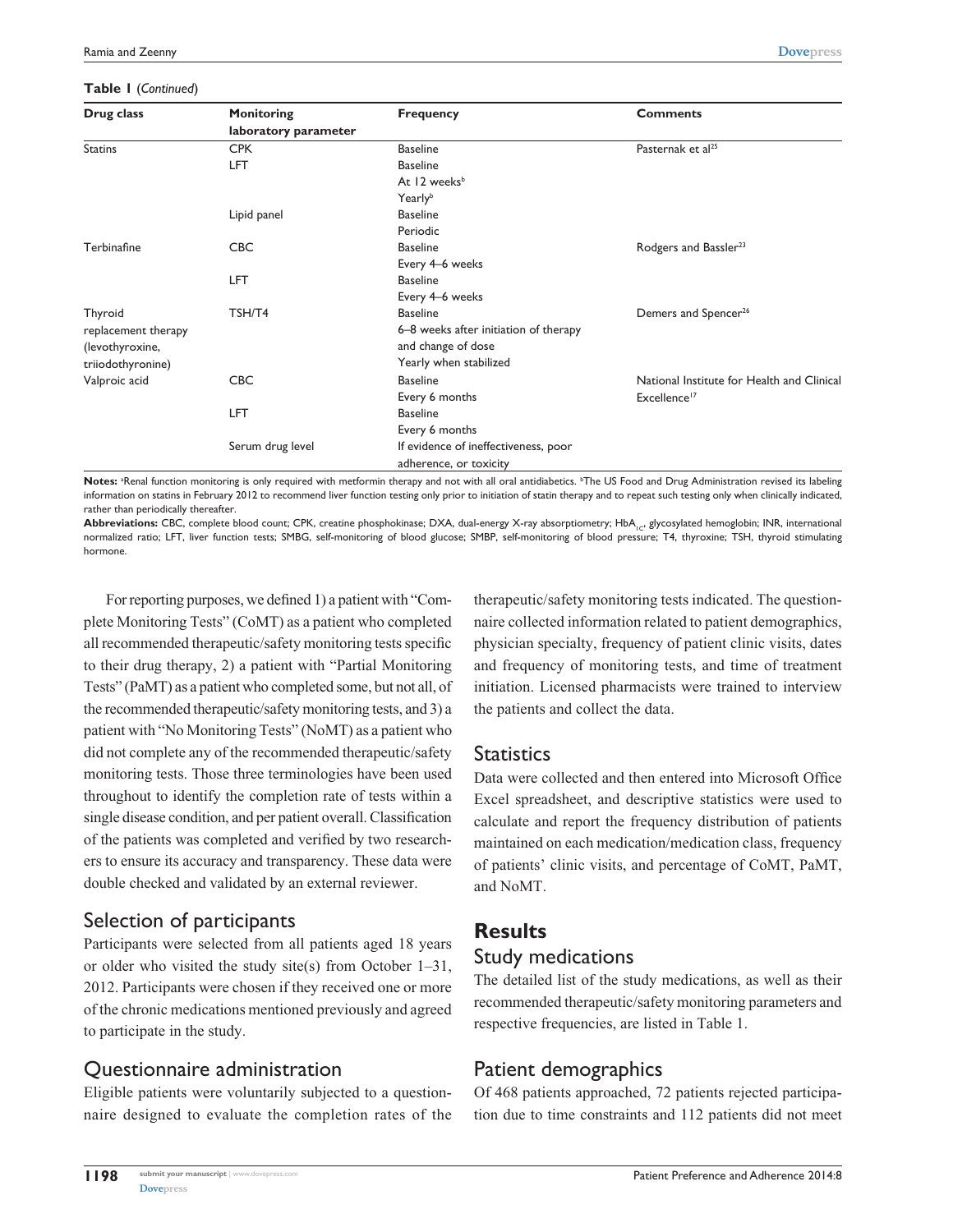Therapeutic and safety monitoring in outpatients on chronic medications

the inclusion criteria (younger than 18 years of age; not receiving one or more of the chronic medications mentioned previously), giving a total response rate of 61%. Accordingly, a total of 284 outpatients were included in the analysis, and the majority (n=193; 68%) were of age below 65 years. Such age distribution is aligned with the US Central Intelligence Agency's world factbook data.27

Patients surveyed were using antihypertensives (n=179; 63%), statins (n=106; 37%), oral antidiabetics (n=72; 25%), thyroid replacement therapy and bisphosphonates (n=24; 9% each), insulin (n=19; 7%), antiepileptics, oral antifungals, and acenocoumarol (n=12; 4% each), and other medications (n=9; 3%). Among those, 139 patients (49%) were recorded to be on two or more medication classes, while no patient was reported to be on digoxin, fibrates, and phenytoin therapy. Detailed results are shown in Table 2.

The majority of drug prescribers were cardiologists  $(n=144; 51\%)$ , followed by endocrinologists  $(n=94; 33\%)$ and general practitioners (n=29; 10%). It is interesting to note that 14% (n=41) of patients had multiple prescribers, with  $11\%$  (n=31) having had two specialist prescribers and 4% (n=10) having had both a specialist and general practitioner. Around 3% (n=9) of patients reported to have had their drug dispensed by pharmacists without physician consultation.

Thirty-two percent of the patients (n=90) did not visit their physician for more than a year, whereas 16% (n=45) visited their physician every 3 months. The clinic visit interval was reported as "not applicable" for patients whose medications were dispensed by pharmacists without physician consultation (n=9; 3%).

## Chronic medications monitoring results

The majority of patients  $(65\%; n=185)$  were found to be PaMT for all the medications they were taking, while  $27\%$  (n=76) were CoMT and 8% (n=23) did not complete any of the recommended monitoring tests (NoMT) (Tables 3 and 4).

Among patients with incomplete therapeutic/safety monitoring (PaMT and NoMT combined; n=208), 57%  $(n=119)$  had two or more medical conditions, 47%  $(n=97)$ visited their physicians on a yearly basis or less frequently, and 31% (n=64) received prescriptions and follow-ups from nonspecialist prescribers. Indeed, incomplete monitoring was reported by 80% (n=64) of the patients who had received their prescriptions and follow-ups from nonspecialist prescribers. Around 42.5% of patients (n=76) taking antihypertensive medications were classified as CoMT, as

**Table 2** Patient characteristics

| <b>Characteristics</b>                        | n (%)    |
|-----------------------------------------------|----------|
| Age                                           |          |
| 20–29 years                                   | 17(6)    |
| $30 - 39$ years                               | 7(3)     |
| 40-49 years                                   | 29(11)   |
| 50-59 years                                   | 89(31)   |
| 60-65 years                                   | 51(18)   |
| $>$ 65 years                                  | 91 (32)  |
| Sex                                           |          |
| Male                                          | 143 (50) |
| Female                                        | 141(50)  |
| Medications <sup>a</sup>                      |          |
| Antihypertensives                             | 179 (63) |
| Statins                                       | 106(37)  |
| Oral antidiabetics                            | 72 (25)  |
| Thyroid replacement therapy                   | 24(9)    |
| <b>Bisphosphonates</b>                        | 24 (9)   |
| Insulin                                       | 19(7)    |
| Carbamazepine and valproic acid               | 12(4)    |
| Oral antifungals                              | 12(4)    |
| Acenocoumarol                                 | 12(4)    |
| Other drugs (immunosuppressants, lithium, and | 9(3)     |
| isotretinoin)                                 |          |
| Prescribers' specialty <sup>b</sup>           |          |
| Cardiologists                                 | 144(51)  |
| Endocrinologists                              | 94 (33)  |
| General practitioners                         | 29(10)   |
| Orthopedists                                  | 16(6)    |
| Neurologists                                  | 13(5)    |
| Pharmacists                                   | 9(3)     |
| Oncologists                                   | 6(2)     |
| Residents/interns                             | 4(1)     |
| Others (eg, psychiatry, dermatology)          | 11(4)    |
| Clinic visit frequency                        |          |
| More frequently than every 3 months           | 17(6)    |
| Every 3 months                                | 45 (16)  |
| Every 6 months                                | 72 (25)  |
| Every I year                                  | 51 (18)  |
| Less frequently than every year               | 90 (32)  |
| Not applicable                                | 9(3)     |

**Notes:** <sup>a</sup> 139 patients (48.9%) were recorded to be on two or more drug classes.<br><sup>b 14.4% of patients have multiple prescribers</sup> **14.4% of patients have multiple prescribers.** 

their BP was monitored at a once-weekly interval or more frequently (Table 2). Another 42.5% (n=76) were found to be PaMT since they monitored their BP less frequently than every week and the remaining 15% (n=27) did not complete any SMBP (NoMT).

In contrast,  $17\%$  (n=18) of patients on statin therapy were reported to be CoMT, while  $61\%$  (n=65) and  $22\%$  (n=23) were PaMT and NoMT, respectively.

Thirty-five percent of patients (n=25) taking oral antidiabetics were classified as CoMT as they reported completing a baseline and periodic glycosylated hemoglobin  $(HbA<sub>1c</sub>)$  test every 6 months or more frequently. Around 63% (n=45) were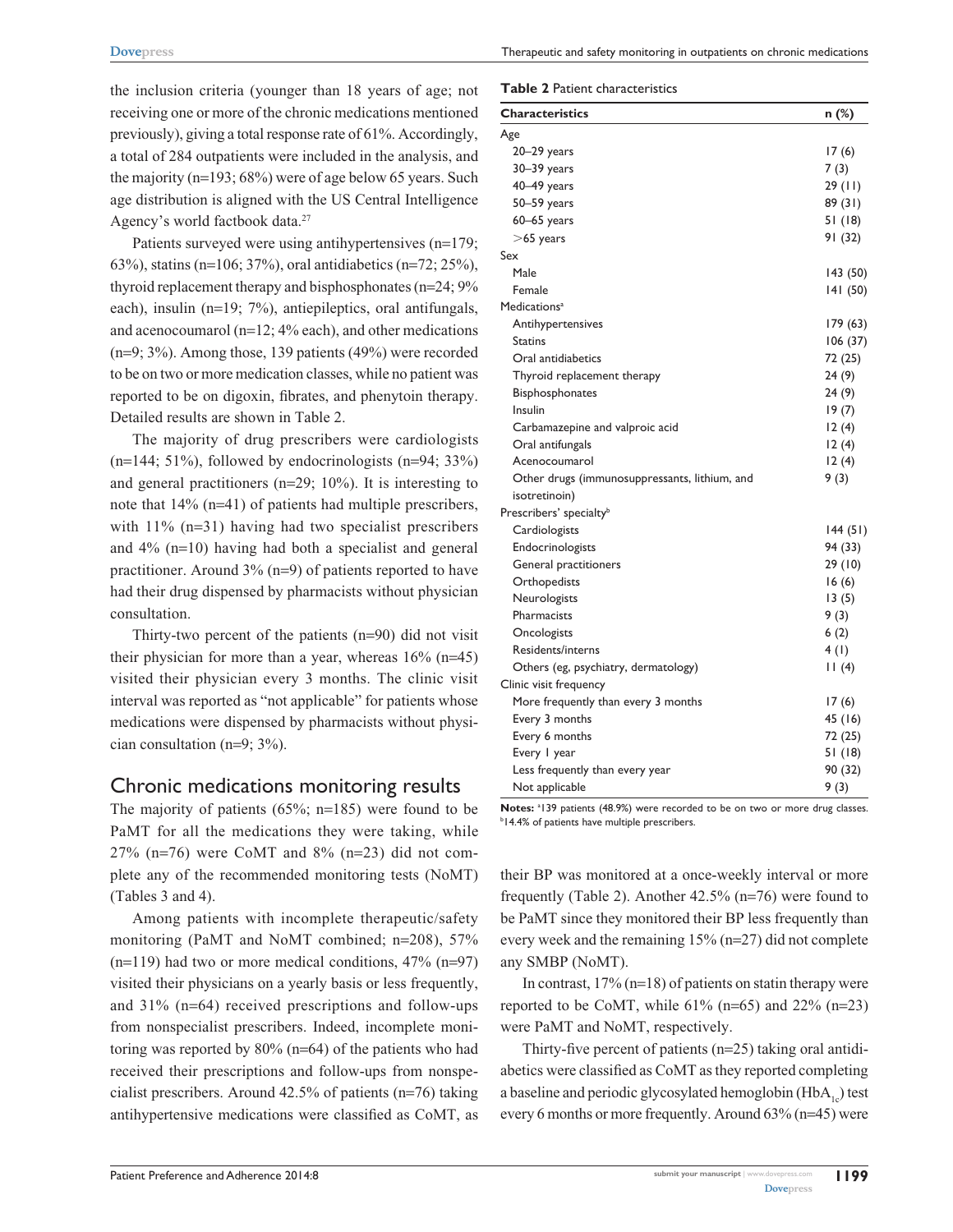#### **Table 3** Therapeutic and safety monitoring test rates

|                             | <b>CoMT</b> | PaMT    | NoMT    |
|-----------------------------|-------------|---------|---------|
|                             | n (%)       | $n$ (%) | $n$ (%) |
| Antihypertensives           | 76 (43)     | 76 (42) | 27(15)  |
| <b>Statins</b>              | 18(17)      | 65(61)  | 23(22)  |
| Oral antidiabetics          | 25(35)      | 45 (63) | 2(3)    |
| Thyroid replacement therapy | 22 (92)     | 2(8)    | 0       |
| <b>Bisphosphonates</b>      | 11(46)      | 12(50)  | 1(4)    |
| Insulin                     | 12(63)      | 7(37)   | 0       |
| Oral antifungals            | 3(25)       | 3(25)   | 6(50)   |
| Acenocoumarol               | 12(100)     | 0       | 0       |
| Carbamazepine               | 0           | 8(89)   | 1(11)   |
| <i>Immunosuppressants</i>   | 1(25)       | 3(75)   | 0       |
| Lithium                     | 0           | 4(100)  | 0       |
| Valproic acid               | 3(100)      | 0       | 0       |
| Isotretinoin                | 0           | 1(100)  | 0       |

**Abbreviations:** CoMT, patient with complete monitoring test; NoMT, patient with no monitoring test; PaMT, patient with partial monitoring test.

considered PaMT because they missed the baseline  $HbA<sub>1c</sub>$ test or performed it less frequently than recommended, while only two patients were NoMT.

Interestingly, insulin therapy patients had higher rates of monitoring-test completion overall, as 63% (n=12) were CoMT. These patients reported completing a baseline and periodic  $HbA<sub>1c</sub>$  test at least every 6 months, and self-monitoring of blood glucose (SMBG) at least three times daily. A proportion of insulin therapy patients (37%; n=7) were PaMT because they either missed the periodic  $HbA<sub>1c</sub>$  test or completed the SMBG less frequently than recommended.

On the contrary, the majority of patients taking thyroid supplement (92%; n=22) were CoMT, as they reported

completing a thyroid stimulating hormone/thyroxine test at baseline and yearly thereafter, while only 8% (n=2) were PaMT because they performed the test less frequently.

Forty-six percent (n=11) of patients on bisphosphonate therapy were classified as CoMT as they reported completing a dual-energy X-ray absorptiometry test at baseline and at least every 2 years thereafter. Fifty percent (n=12) were reported as PaMT because they missed the periodic dual-energy X-ray absorptiometry test or performed it less frequently, while only one patient did not undergo any monitoring tests at all (NoMT). It is noteworthy to mention that, among those who had incomplete monitoring tests (PaMT and NoMT), 62% (8 out of 13 patients) were visiting their physicians less frequently than once a year.

Among patients taking oral antifungal therapy, 25% (n=3) were reported to be CoMT, 25% (n=3) were PaMT, and 50% (n=6) did not complete any monitoring tests at all (NoMT). Fifty percent (n=6) of patients who took antifungal therapy were dispensed the medication from the pharmacist without a physician's prescription.

Interestingly, all patients taking acenocoumarol (n=12) were CoMT, as they completed the international normalized ratio test 48 hours after the initial dose, every 2–4 days until stabilization, and monthly thereafter.

#### **Discussion**

In our study, 185 patients partially completed their monitoring tests, whereas only 76 patients were fully monitored. The present results were compared to those from other

| Drug class                                   | <b>Monitoring</b>           | <b>Frequency</b>                   | <b>Test done</b> | <b>Test not</b>   |
|----------------------------------------------|-----------------------------|------------------------------------|------------------|-------------------|
|                                              | parameter                   |                                    | $n$ (%)          | done $n$ $%$      |
| Antidiabetics, oral                          | $HbA_{1c}$                  | <b>Baseline</b>                    | 64 (89)          | 8(11)             |
|                                              |                             | Every 6 months, or more frequently | 46 (64)          | 26(36)            |
|                                              | Renal function <sup>a</sup> | <b>Baseline</b>                    | 42 (58)          | 30(42)            |
|                                              | <b>SMBG</b>                 | Recommended but not required       | 60(83)           | 12(17)            |
| Antihypertensives                            | <b>SMBP</b>                 | Once weekly, or more frequently    | 76 (42)          | 103(57)           |
| <b>Bisphosphonates</b>                       | DXA score                   | <b>Baseline</b>                    | 23 (96)          | $\left( 4\right)$ |
|                                              |                             | I-2-year interval                  | 11(46)           | 12(54)            |
| Insulin                                      | <b>SMBG</b>                 | $\geq$ 3 times daily               | 15(79)           | 4(21)             |
|                                              | $HbA_{1c}$                  | <b>Baseline</b>                    | 16(84)           | 3(16)             |
|                                              |                             | Every 6 months, or more frequently | 16(84)           | 3(16)             |
| <b>Statins</b>                               | <b>CPK</b>                  | <b>Baseline</b>                    | 27(25)           | 79 (75)           |
|                                              | LFT                         | <b>Baseline</b>                    | 68 (64)          | 38 (36)           |
|                                              |                             | Yearly                             | 69(65)           | 37 (35)           |
| Thyroid replacement                          | TSH/T4                      | <b>Baseline</b>                    | 24 (100)         | 0                 |
| therapy (levothyroxine,<br>triiodothyronine) |                             | Yearly when stabilized             | 23 (96)          | 1(4)              |

**Table 4** Therapeutic and safety monitoring tests completion

Note: <sup>a</sup>Renal function monitoring is only required with metformin therapy and not with all oral antidiabetics.

Abbreviations: CPK, creatine phosphokinase; DXA, dual-energy X-ray absorptiometry; HbA<sub>1c</sub>, glycosylated hemoglobin; LFT, liver function tests; SMBG, self-monitoring of blood glucose; SMBP, self-monitoring of blood pressure; T4, thyroxine; TSH, thyroid stimulating hormone.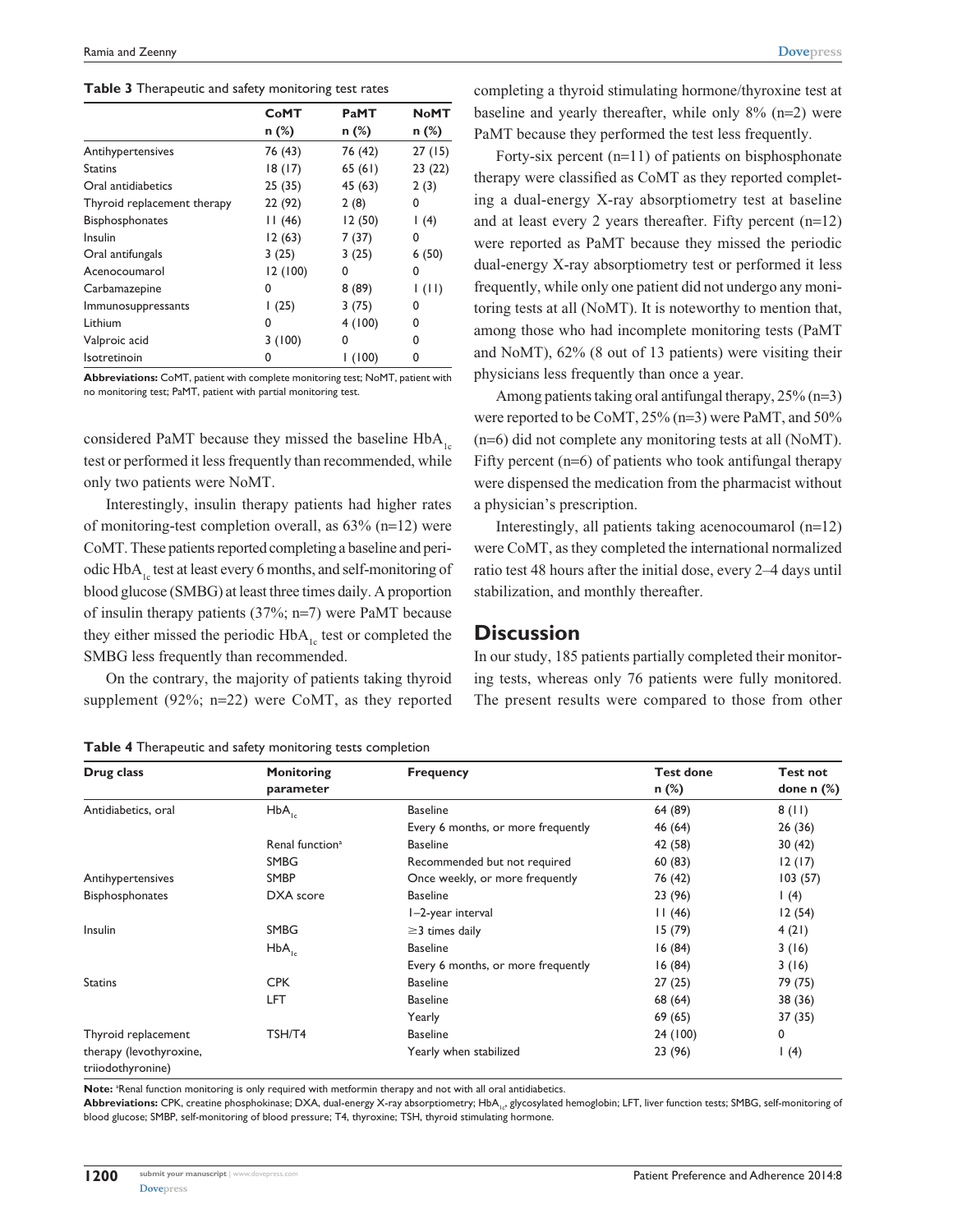studies<sup>28–32</sup> that assessed completion of recommended monitoring tests.

In fact,  $85\%$  (n=152) of the hypertensive patients in our study group reported SMBP, 42% (n=76) did it at least once weekly, and 49% (n=88) did self-monitoring at least once monthly. These results are similar to those obtained in a telephone survey among patients with hypertension, where 70% of patients were found to practice self-measurement.28 Furthermore, in a multicenter survey from six outpatient hypertension clinics in Italy, 75% of the participants performed home SMBP measurements at least once monthly.<sup>29</sup> However, this is in contrast to another cross-sectional survey, where only 31% of patients with hypertension registered with primary care practices in the United Kingdom reported SMBP; of these, 60% self-monitored at least monthly and 13% at least weekly.30

Numerous recent guidelines and reviews highlight the importance of SMBP as a means to evaluate therapy, and as a key prognostic factor for cardiovascular risk.33–38 However, none of these references, and none of the recent guidelines for the management of hypertension,<sup>39-43</sup> have recommended a determined frequency for the SMBP. Twice-daily SMBP has been strongly recommended for patients with resistant hypertension.<sup>35,44</sup> Duplicate twice-daily SMBP has also been recommended only for 7 consecutive days for confirmation of hypertension diagnosis, as complementary to ambulatory BP monitoring. Both of the aforementioned conditions are beyond the scope of this study.36,37,43

In our study groups, 35% (n=25) of the diabetic patients on oral medications adhered to the American Diabetes Association guidelines on frequency of  $HbA<sub>1c</sub>$  monitoring tests. These findings are lower than those reported in a study of 193 Type II diabetic patients in a rural family, where 51% of the study population adhered to these guidelines.<sup>31</sup> This could be primarily due to the fact that 62% (n=29) of the diabetic patients who had incomplete monitoring tests (PaMT and NoMT combined) in our study visited their physician once yearly or less frequently.

Similarly,  $64\%$  (n=68) and  $25\%$  (n=27) of our patient population receiving statins completed their baseline liver function tests and creatine phosphokinase tests, respectively. From a different perspective, 65% (n=69) of patients who received statin therapy had periodic liver function tests measured at least once during the follow-up. These results closely align with those reported by Tragni et  $a^{32}$  where the prevalence of safety laboratory-monitoring tests necessary for statin therapy, prescribed by Italian general practitioners, was 8.5% and 37.8% for the creatine phosphokinase test, 50.9% and 60.3% for the aspartate aminotransferase test, and 53.9% and 64.4% for the alanine aminotransferase test at baseline and during follow-up, respectively.

It is noteworthy to mention that in our study, completed in 2011, a patient on statin therapy must monitor baseline and yearly liver function tests and baseline creatine phosphokinase to be considered CoMT as per the American College of Cardiology/American Heart Association/National Heart, Lung and Blood Institute 2002 clinical advisory on use and safety of statins.<sup>25</sup> However, the US FDA issued revised labels and new safety warnings for statins in February 2012.45 The new labels only recommend baseline liver function testing, and to only repeat such testing for clinical indications, rather than periodically thereafter. Hence, routine/periodic monitoring of liver enzymes for statin users is no longer needed.<sup>45</sup> Accordingly, the percentages of CoMT, PaMT, and NoMT participants in our study were recalculated under these new guidelines as follows: 25%, 52% and 22%, respectively.

Our data collected for patients on antiepileptics, immunosuppressants, lithium, and isotretinoin did not have enough power to generate any relevant conclusion or recommendation. Moreover, our results indicate that 3% of patients have had their antifungal drugs dispensed by pharmacists without physician consultation, and for these patients, the clinic-visit interval was reported to be not applicable. Unfortunately, patients in the Lebanese community can acquire most prescription medications, excluding psychotropic drugs, narcotics, cocaine, and other highly addictive substances, without a physician's prescription. This is mainly due to the absence of law application and reinforcement. Although the number of individuals surveyed in this category was small, lack of monitoring of these patients could potentially lead to rare but serious liver toxicity.

Interventions to increase awareness and improve adherence of physicians and patients to the recommended therapeutic/ safety monitoring tests are also needed. In fact, adherence to the required monitoring tests is a multifaceted issue that requires cooperation between the patient and health care providers involved. Patients need the knowledge, attitudes, and means to appropriately complete all recommended therapeutic/safety monitoring tests and to sequentially have the behavior to intentionally or nonintentionally adhere to pharmacotherapy.46 In a study aiming to explore the barriers and facilitators to SMBG in type 2 diabetes patients using insulin, barriers identified included the perception that SMBG was only for insulin titration, fear of needles and pain, cost of test strips and needles, as well as lack of knowledge and self-efficacy.<sup>47</sup>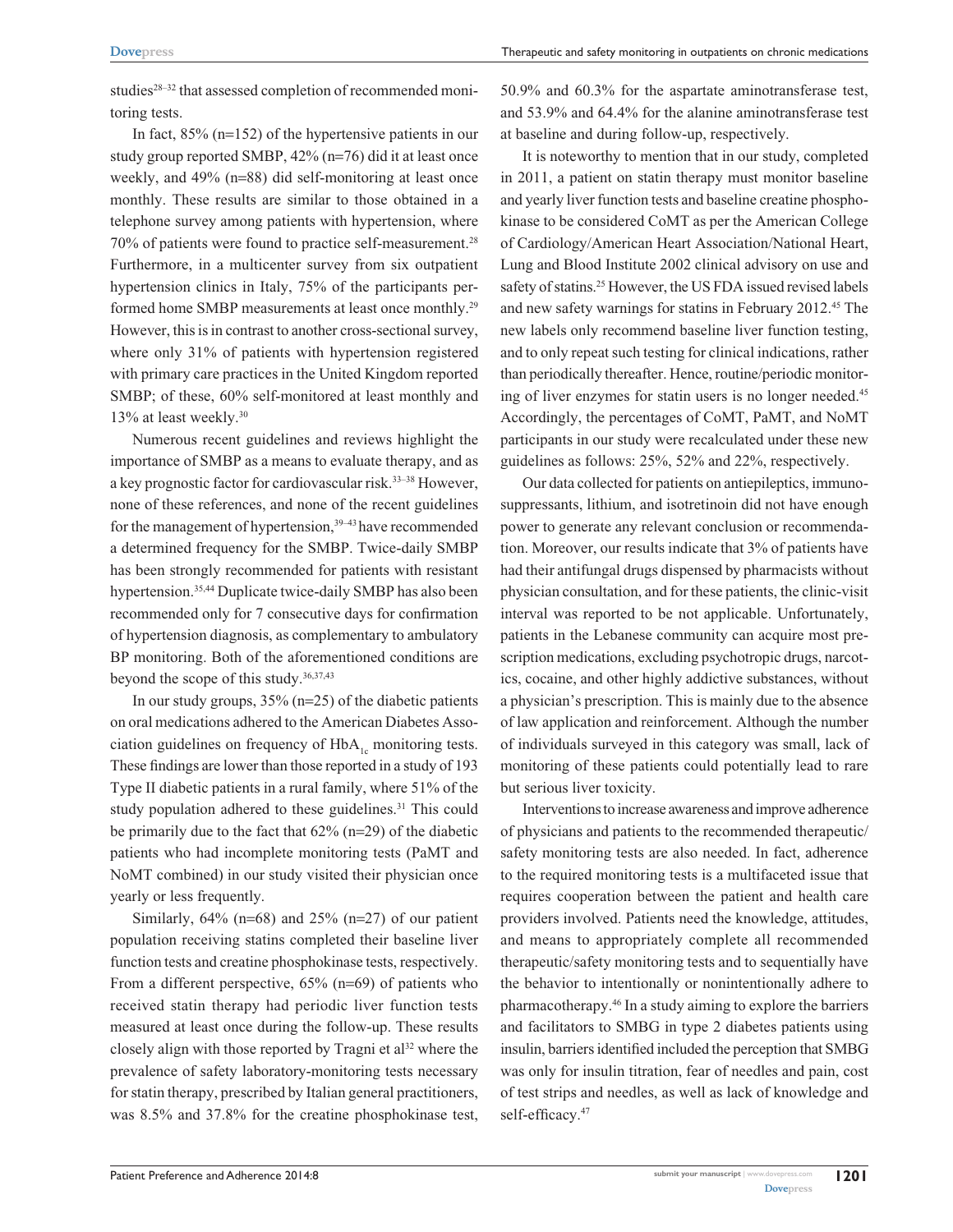Similarly, physicians, particularly nonspecialists, need to follow updated and current guidelines in recommending therapeutic/safety monitoring tests, particularly its indicated frequency. They also need to ensure that patients understand the reason and importance for therapeutic/safety drug monitoring.48 In fact, a study assessing the perception of laboratory monitoring by physicians in practice suggested varying opinions among practitioners for its necessity, especially for medications perceived to be low-risk for adverse effects. They also expressed their inability to track the progress of laboratory tests that they had ordered and recommended for patients.<sup>49</sup>

Several approaches can be adopted to increase patient completion rates for monitoring tests, such as attending patient education programs. In a cross-sectional study carried out in 15,000 patients with diabetes, diabetes education center attendance was associated with improved SMBG (adjusted odds ratio =6.45 [95% confidence interval =5.61–7.42],  $P \leq 0.0001$ .<sup>50</sup>

Technology developments, such as the use of point-ofcare testing medical devices, present increasing opportunities for monitoring to occur outside hospitals or clinics.<sup>51</sup> The use of widely available communications technologies, such as electronic medical record reminders to the prescribing health care professional and automated voice messages to the patient, were also effective in increasing laboratory monitoring when initiating new medications in primary care. $52,53$ 

## Study limitations

This study has the following potential limitations that should be considered.

Firstly, we could not identify whether tests have not been ordered by physicians or whether they were ordered but not performed. Hence, it was not possible to separate physicians' inadequate follow-up from patient nonadherence with recommended tests, nor to identify possible reasons behind the incomplete monitoring tests, such as patients' socioeconomic status.

Many of the patients who were admitted in our study presented with their laboratory tests' results or prescriptions for the next scheduled follow-up visit; however, data collection may still be subject to recall bias, as the study relied on patient recall to determine the completion of some of the therapeutic/safety monitoring tests.

Moreover, it was beyond the scope of our study to assess clinical conditions such as recent initiation of medications, dose adjustments, or achievement of therapeutic goals as judged by clinician's discretion; hence, these situations

were not addressed in our questionnaire. This might have implications in the results of some drug classes, particularly antihypertensives and antidiabetics. Consequently, this study assessed monitoring of all antihypertensives, as a class, by the completion of SMBP alone, in an attempt to maintain the objectivity of the data and minimize complexity of the parameters' condition.

To the best knowledge of the authors, the present study is the first to address such a topic in the Lebanese community and in the (Middle East) region. In the absence of national consensus clinical guidelines, the evaluation of the therapeutic/safety monitoring tests in our study participants was benchmarked to international evidence-based guidelines that are recognized in Lebanese practice. This may help to strengthen the external validity of this study.

The authors also believe that this study identified potential risk factors behind incomplete monitoring, which included patients with two or more medical conditions, patients visiting their physicians on a yearly basis or less frequently, and patients receiving their prescriptions from nonspecialist prescribers. Future studies may be needed to identify characteristics associated with patient monitoring rates, and to further examine these risk factors in terms of achieving guideline-recommended monitoring. Furthermore, future studies can also assess the economic and health burden of incomplete therapeutic/safety test monitoring results and its potential impact on health care costs.

## **Conclusion**

Seventy-three percent of the study group were receiving incomplete therapeutic and safety monitoring tests recommended for patients on chronic medications in the Lebanese community. Patients were categorized into completely monitored (27%), partially monitored (65%) or not monitored at all (8%).

While the completion rates of monitoring tests in our study were similar to those obtained from other reports, the present results identified the various types of medications that require therapeutic/safety monitoring tests and their completion rates for each class or type of medication. Patients need to better understand the importance of recommended test monitoring for the safe and effective use of their medications.

Further research is needed to determine the consequent clinical implications. Measures should also be taken to further educate prescribers about medication-safety updates and the importance of completion of the recommended therapeutic and safety monitoring tests.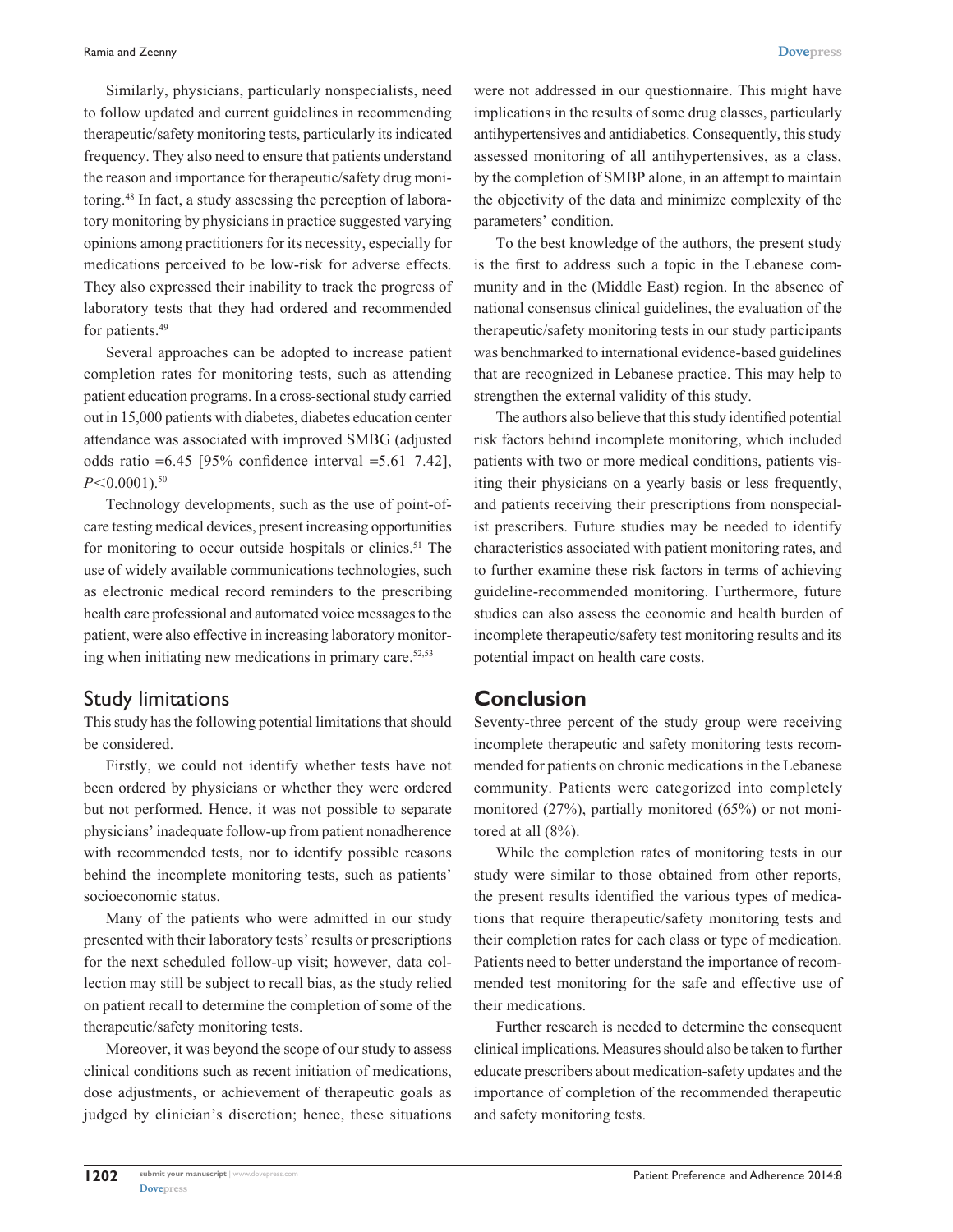# **Acknowledgment**

We would like to acknowledge Maria Salman for her contribution in the data collection.

# **Author contributions**

Elsy Ramia and Rony Zeenny have equal contribution in this work, and this is based on:

- 1. Substantial contributions to conception and design, acquisition of data, or analysis and interpretation of data;
- 2. Drafting the article or revising it critically for important intellectual content;
- 3. Final approval of the version to be published; and
- 4. Agreement to be accountable for all aspects of the work in ensuring that questions related to the accuracy or integrity of any part of the work are appropriately investigated and resolved.

# **Disclosure**

The authors report no conflicts of interest in this work. The ideas expressed in this manuscript are those of the authors and in no way represent the position of the Lebanese American University or the School of Pharmacy, Byblos, Lebanon. No sources of funding were used to assist in the preparation of this study.

# **References**

- 1. Hurley JS, Roberts M, Solberg LI, et al. Laboratory safety monitoring of chronic medications in ambulatory care settings. *J Gen Intern Med*. 2005;20(4):331–333.
- 2. Gandhi TK, Weingart SN, Borus J, et al. Adverse drug events in ambulatory care. *N Engl J Med*. 2003;348(16):1556–1564.
- 3. Gurwitz JH, Field TS, Harrold LR, et al. Incidence and preventability of adverse drug events among older persons in the ambulatory setting. *JAMA*. 2003;289(9):1107–1116.
- 4. Gurwitz JH, Field TS, Judge J, et al. The incidence of adverse drug events in two large academic long-term care facilities. *Am J Med*. 2005; 118(3):251–258.
- 5. Raebel MA, Lyons EE, Andrade SE, et al. Laboratory monitoring of drugs at initiation of therapy in ambulatory care. *J Gen Intern Med*. 2005;20(12):1120–1126.
- 6. Institute of Medicine. *To Err Is Human: Building a Safer Health System*. Washington, DC: National Academies Press; 2000.
- 7. World Health Organization. *The Importance of Pharmacovigilance: Safety Monitoring of Medicinal Products.* Geneva, Switzerland: World Health Organization; 2002. Available from: http://apps.who.int/medicinedocs/en/d/Js4893e.html. Accessed June 24, 2014.
- 8. Agence Nationale de Sécurité du Médicament et des Produits de Santé (ANSM). *Anti-Vitamine K (AVK).* Saint-Denis, France: ANSM; 2014. Available from: [http://ansm.sante.fr/Dossiers/Anti-vitamine-K-AVK/](http://ansm.sante.fr/Dossiers/Anti-vitamine-K-AVK/Information-pour-les-professionnels-de-sante/(offset)/2) [Information-pour-les-professionnels-de-sante/\(offset\)/2.](http://ansm.sante.fr/Dossiers/Anti-vitamine-K-AVK/Information-pour-les-professionnels-de-sante/(offset)/2) Accessed June 24, 2014.
- 9. Hirsh J, Fuster V, Ansell J, Halperin JL; American Heart Association; American College of Cardiology Foundation. American Heart Association/American College of Cardiology Foundation guide to warfarin therapy. *Circulation*. 2003;107(12):1692–1711.
- 10. Siddoway LA. Amiodarone: guidelines for use and monitoring. *Am Fam Physician.* 2003;68(11):2189–2196.
- 11. Goldschlager N, Epstein AE, Naccarelli G, Olshansky B, Singh B. Practical guidelines for clinicians who treat patients with amiodarone. Practice Guidelines Subcommittee, North American Society of Pacing and Electrophysiology. *Arch Intern Med*. 2000;160(12):1741–1748.
- 12. American Diabetes Association. Executive summary: standards of medical care in diabetes – 2011. *Diabetes Care*. 2011;34 Suppl 1:S4–S10.
- 13. Glucophage®, Glucophage® XR (extended-release oral tablets, oral tablets) [package insert]. Princeton NJ: Bristol-Myers Squibb; 2009.
- 14. Pickering T. Recommendations for the use of home (self) and ambulatory blood pressure monitoring. American Society of Hypertension Ad Hoc Panel. *Am J Hypertens*. 1996;9(1):1–11.
- 15. Bloomberg MR, Frieden TR. *Patient Self-Monitoring of Blood Pressure: A Provider's Guide.* New York, NY: The New York City Department of Health and Mental Hygiene; 2014. Available from: http://www.nyc. gov/html/doh/downloads/pdf/csi/hyperkit-hcp-bpselfmon-guide.pdf. Accessed June 24, 2014.
- 16. Watts NB, Bilezikian JP, Camacho PM, et al; AACE Osteoporosis Task Force. American Association of Clinical Endocrinologists Medical Guidelines for Clinical Practice for the diagnosis and treatment of postmenopausal osteoporosis. *Endocr Pract.* 2010;16 Suppl 3:1–37.
- 17. National Institute for Health and Clinical Excellence. *Bipolar Disorder: the Management of Bipolar Disorder in Adults, Children and Adolescents, in Primary and Secondary Care*. Manchester, UK: National Institute for Health and Clinical Excellence; 2006. Available from: http://www.nice.org.uk/guidance/cg38/resources/guidance-bipolardisorder-pdf. Accessed June 24, 2014.
- 18. Tegretol® (oral chewable tablets, tablets, suspension) [package insert]. East Hanover, NJ: Novartis Pharmaceuticals Corporation; 2007.
- 19. Epocrates. Cyclosporine modified: black box warnings [webpage on the Internet]. San Mateo, CA: Epocrates; 2014. Available from: https://online.epocrates.com/u/10b4183/cyclosporine+modified/ Black+Box+Warnings. Accessed June 24, 2014.
- 20. Sandimmune® (oral capsules, oral solution, intravenous injection) [package insert]. East Hanover, NJ: Novartis Pharmaceuticals Corporation; 2010.
- 21. National Institute for Health and Clinical Excellence. *Chronic Heart Failure: Management of Chronic Heart Failure in Adults in Primary and Secondary Care*. Manchester, UK: National Institute for Health and Clinical Excellence; 2010. Available from: http://www.nice.org. uk/guidance/cg108/resources/guidance-chronic-heart-failure-pdf. Accessed June 24, 2014.
- 22. Goldsmith LA, Bolognia JL, Callen JP, et al; American Academy of Dermatology. American Academy of Dermatology Consensus Conference on the safe and optimal use of isotretinoin: summary and recommendations*. J Am Acad Dermatol*. 2004;50(6):900–906.
- 23. Rodgers P, Bassler M. Treating onychomycosis. *Am Fam Physician*. 2001;63(4):663–672, 677–678.
- 24. Dilantin® (extended phenytoin sodium capsules, USP) [package insert]. New York, NY: Pfizer Inc; 2009.
- 25. Pasternak RC, Smith SC, Bairey-Merz CN, Grundy SM, Cleeman JI, Lenfant C; American College of Cardiology; American Heart Association; National Heart, Lung and Blood Institute. ACC/AHA/NHLBI clinical advisory on the use and safety of statins. *J Am Coll Cardiol*. 2002;40(3):567–572.
- 26. Demers LM, Spencer CA. *The National Academy of Clinical Biochemistry Laboratory Medicine Practice Guidelines. Laboratory Support for the Diagnosis and Monitoring of Thyroid Disease*. Washington, DC: National Academy of Clinical Biochemistry; 2002. Available from: http://www. aacc.org/SiteCollectionDocuments/Archived%20and%20Historical/ ThyroidArchived2010.pdf#page=1. Accessed June 24, 2014.
- 27. Central Intelligence Agency. The world factbook (webpage on the Internet]. Washington, DC: US Central Intelligence Agency; 2014 [updated June 20, 2014]. Available from: https://www.cia.gov/library/publications/the-world-factbook/geos/le.html. Accessed June 24, 2014.
- 28. Krecke HJ, Lütkes P, Maiwald M. Patient assessment of self-measurement of blood pressure: results of a telephone survey in Germany. *J Hypertens*. 1996;14(3):323–326.